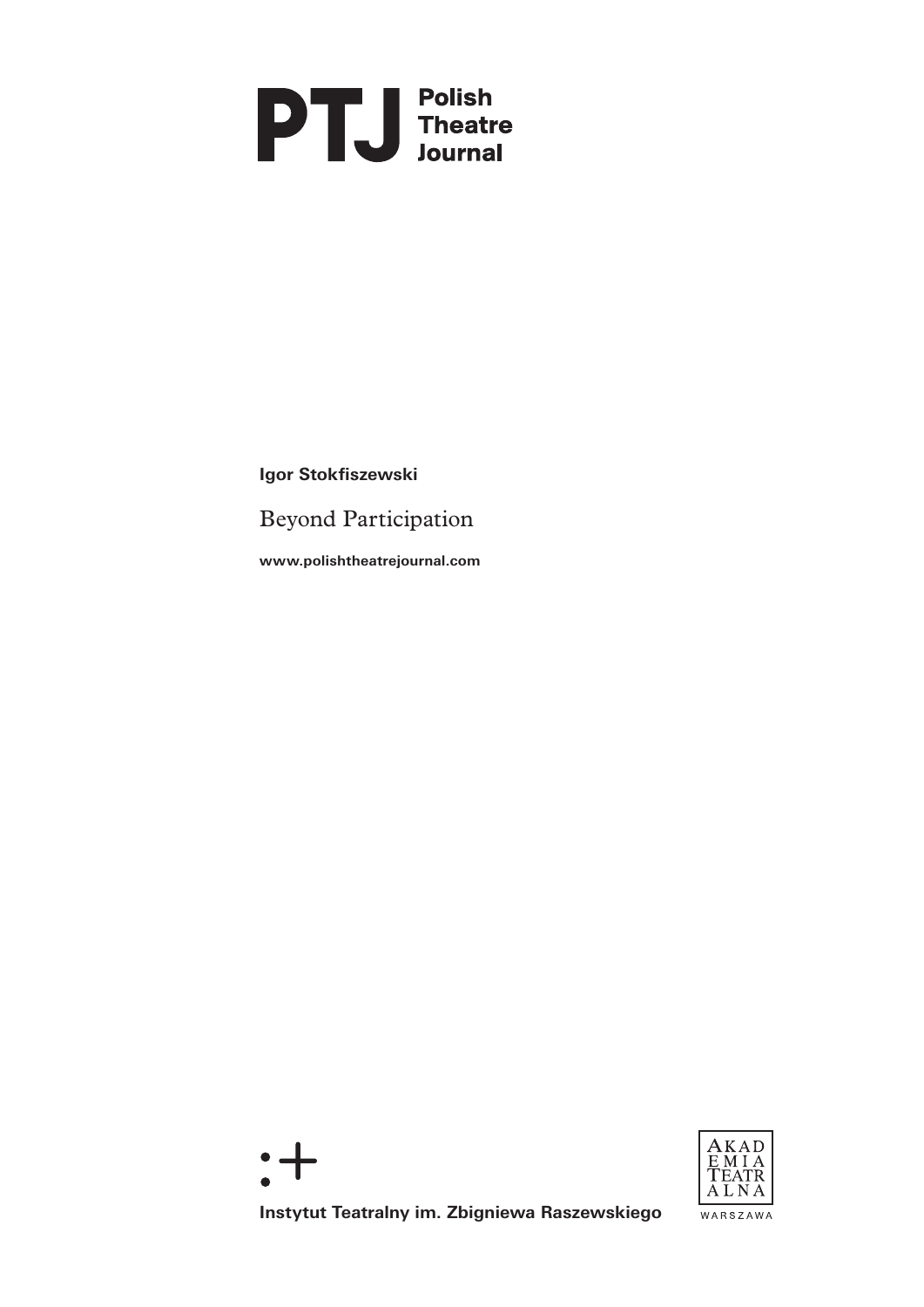## **Igor Stokfiszewski**

# Beyond Participation

In recent years, the participatory approach in cultural practices including visual and performative arts, as well as theatre, has taken a central place in discussions as a set of instruments corresponding to the need for giving communities agency and voice, building social bonds, the democratization of culture, understood as its propagation and democratization through art. Even more recently, however, a turn in this approach to participation has become noticeable. An increasing number of voices point to a crisis in participatory practices, and ask how we can break out of the paradigm of culture centred on the category of participation. How do we go beyond participation?

## **The Nightmare of Artificial Participation**

The most common response to this crisis is a reflex to withdraw the participatory component and resort to more vertical work constellations and structures in an artistic event, along with returning the focus to aesthetic experience at the expense of social and political impact. The theoretic foundation for this current was laid by two books: Markus Miessen's The Nightmare of Participation  $(20I0)<sup>1</sup>$  which purports to give ground to this latter approach, termed 'art after participation', and Claire Bishop's *Artificial Hells: Participatory Art and the Politics of Spectatorship* (2012),<sup>2</sup> which outlines the reasoning behind the latter. Both books share a certain penchant for the progressive vision of society and a belief that the emancipation process is closer to gaining discursive, cultural and institutional hegemony for the progressive side in a field accessible to antagonists of various mindsets (as the positive figure mentioned in both books, Chantal Mouffe, would say) than it is to reaching social autonomy, independent of the state and capital, through creating collective good, disregarding the public vs. private divide in the process of self-production of differentiated multiplicity (per Antonio Negri, a negative figure appearing in both books).

In his essay 'Prawo do odpowiedzialności' ['Right of Responsibility'], his preface to the Polish edition of *The Nightmare of Participation*, Kacper Pobłocki, researcher and urban activist, wrote: 'The author openly states what many of us have only suspected  $[...]$ <sup>3</sup> This is the inflated, genuine

<sup>1</sup> Markus Miessen, *Nightmare of Participation* (*Crossbench Praxis as a Mode of Criticality*), (New York, Berlin: Sternberg Press, 2010).

<sup>2</sup> Claire Bishop, *Artificial Hells: Participatory Art and the Politics of Spectatorship* (London, New York: Verso, 2012).

<sup>3</sup> Kacper Pobłocki, 'Prawo do odpowiedzialności', preface to the Polish translation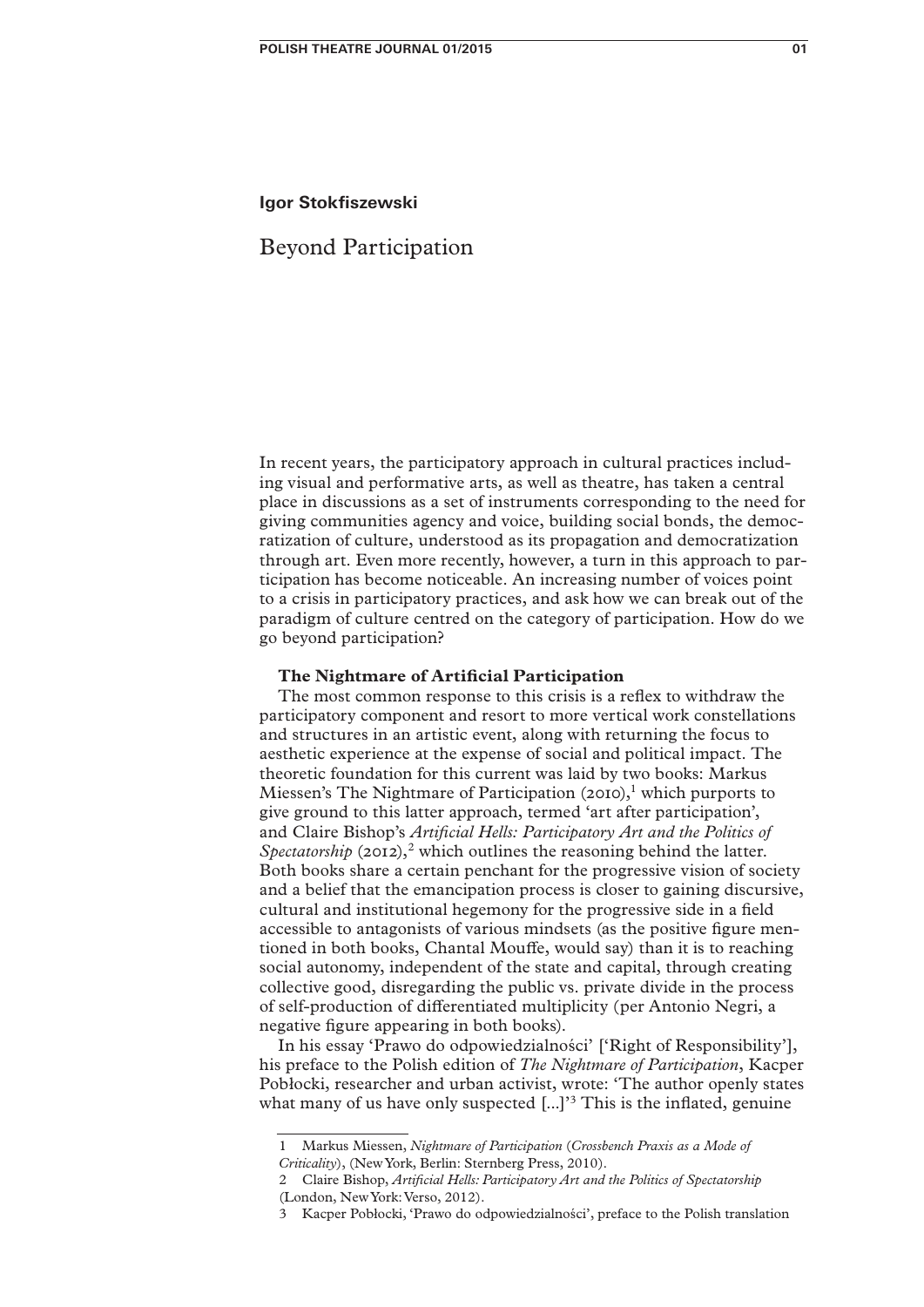belief in participation, and participation fatigue, having run out of patience for remaining on the participatory path. Agata Siwiak, curator of social-theatre events, expresses this annoyance in a more straightforward manner:

One can't always expect that the creative team's only task motivating a project is to give a voice to a community. These are not documentaries but multi-layered artworks created through mediation and in a social process, but also marked by strategies and artistic conventions brought by the artists. They're the ones who should propose clear rules of that cooperation, because they're the ones inviting everyone into it.4

The authority of Miessen and Bishop opened up a space where we can finally speak openly about participation, uncover its shortcomings, offer more criticism, and finally openly say what many of us have only suspected.

As a social activist, I fully understand the emotions Pobłocki has in mind towards participation, and with my experience of practicing participatory art, I can imagine walking in Siwiak's shoes. I am, however, against a complete retreat from the realm of participation. I am convinced that the participation paradigm emerged from a genuine need for transforming culture and the desire to change society in directions of agency, building community bonds and democratization. I believe we've not gone far enough to back out of this arena. Conversely, the general climate of utilising harder forms to exert social influence in Poland and Europe calls for intensifying efforts for participation. How do we do it?

To answer this question, let me refer back to theoretical writings mentioned earlier. Miessen approaches the participatory method with, I must say, a harsh bluntness. 'Participation […] no longer works', he states in 'Waking Up from the Nightmare of Participation', written with Hannes Grassegger,<sup>5</sup> and explains: 'In the participation process there are often too many potential deciders. There is however never enough people who accept responsibility and risks, people who have the courage to turn these decisions into actions and push things forward'.6 Meanwhile, to illustrate dilemmas involved in the participatory approach, Miessen offers such intricate examples as, 'If there are only idiots in the room, they will vote for an idiotic government.<sup>7</sup> To be brief, the solution he offers is to rebuild the structure and place greater emphasis on individuals who shoulder responsibilities, decisions and agency.

Bishop adopts a far more subtle analytic approach, to the point of attempting to rescue the participatory paradigm, and even to elevate

of Markus Miessen, *Koszmar partycypacji*, trans. Michał Choptiany, (Warsaw: Fundacja Nowej Kultury Bęc Zmiana, 2016), p. 70.

<sup>4</sup> Agata Adamiecka-Sitek, Elżbieta Depta, et al, 'Between Encounter and Change of Reality, between Participation and Emancipation: In Conversation about Challenges Facing Social Theatre' *Polish Theatre Journal* 2, 2016.

<sup>5</sup> Markus Miessen, Hannes Grassegger, 'Waking Up from the Nightmare of Participation', Miessen, *Koszmar partycypacji*, p. 10. Markus Miessen and Hannes Grassegger, "Waking Up from the Nightmare of Participation", Markus Miessen, N*ightmare of Participation* (*Crossbench Praxis as a Mode of Criticality*), trans. M. Choptiany (Warszawa: Fundacja Nowej Kultury Bęc Zmiana, 2016), p. 10.

<sup>6</sup> Miessen, *Koszmar partycypacji*.

<sup>7</sup> Miessen, *Koszmar partycypacji*.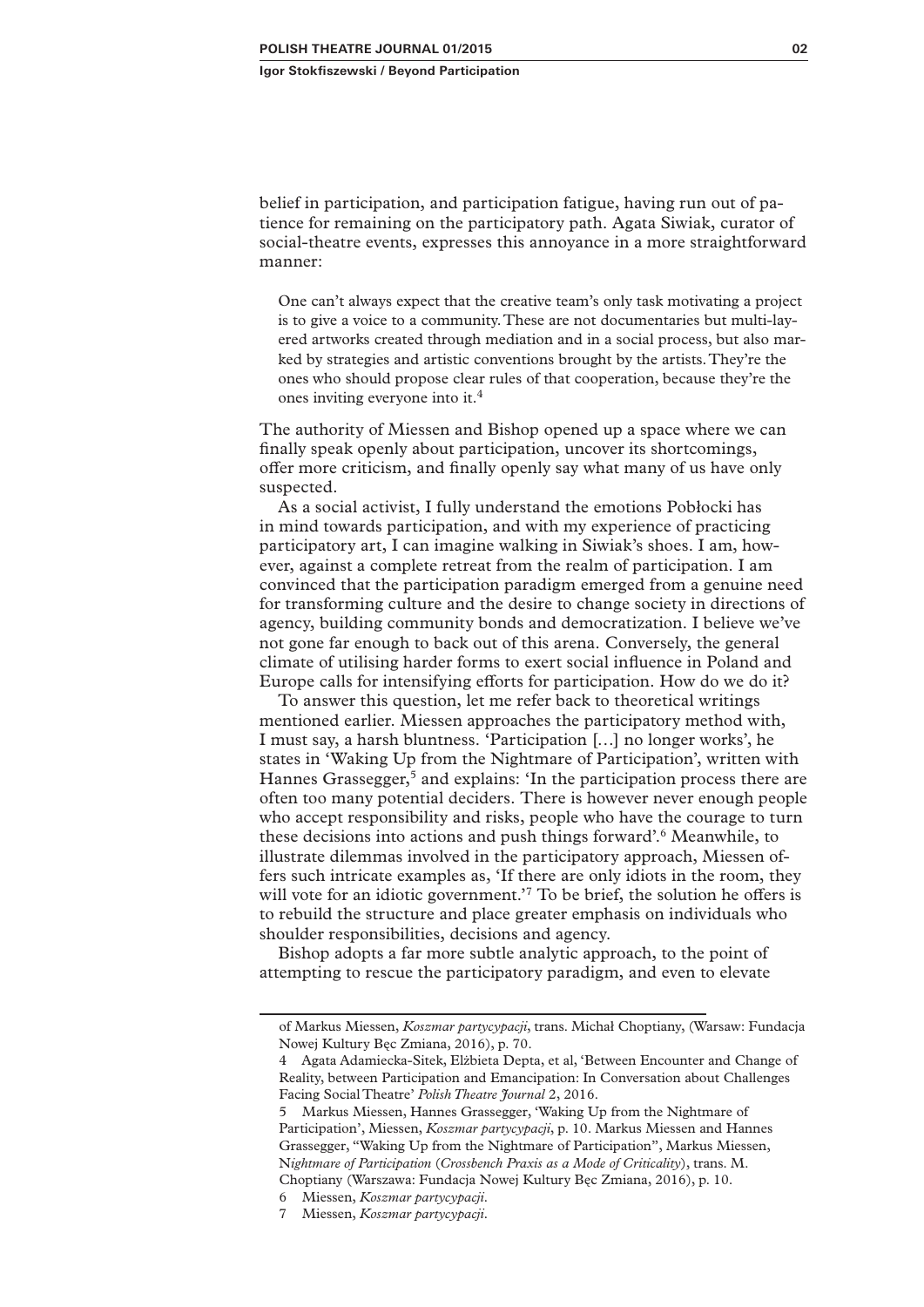participation. To that end, she proposes a departure from the sociological approach to artistic events of a participatory nature and instead affirms that: 'It is also crucial to discuss, analyse and compare this work critically *as art,* since this is the institutional field in which it is endorsed and disseminated, even while the category of art remains a persistent exclusion in debates about such projects'.8 Bishop makes repeated use of Jacques Rancière's classic proposal that equates aesthetics and politics then postulates discussing participatory practices – without considering their potential social, ethical and political connotations – as 'an autonomous regime of experience that is not reductible to logic, reason or morality'.9 Thus *Artificial Hells* emerges as a pivotal historical and theoretical treatise that gives rise to a new framework of participatory approach as a lasting category of artistic practice, rooted in the field of art and in existence since the beginning of the twentieth century.

One more remark, Bishop notes that it is to Rancière that we owe the creation of 'new artistic terminology by which to discuss and analyse spectatorship, until that point somewhat schizophrenically governed by the critical untouchability of Walter Benjamin (*The Work of Art* and *Author as Producer*) and a hostility to consumer spectacle (as theorized by Debord)'.10 Bishop appeals for 'desacralization' of Benjamin and Debord, as leading figures in preventing thinking about participatory practices from gaining aesthetic momentum. Let's keep this appeal in mind, particularly as it relates to Benjamin, who will re-emerge later in this discussion.

So, while Miessen preaches a return to vertical and personalized practices, Bishop advances a cognitive transformation: reclaiming the participation paradigm by fortifying it with aesthetics analysis. Nevertheless, in both cases, going beyond participation appears to transport us into the past.

#### **Awakening in the Year of Dangerous Dreams**

I highlight the obsoleteness of both proposals with no malicious intent. Bishop admitted her analysis was outdated in an interview with Iwo Zmyślony upon the publication of her book in Poland:

Zmyślony: *Artificial Hells* was published on the Polish market [...] over three years after the English version. Taking into account political changes that occurred in the meantime, do you not find that the book might have become a little obsolete? What I mean is mainly the Occupy movement. Bishop: It is indeed a very important question. I sent the book to the publisher in summer 2011, literally a couple of weeks before the first events on Wall Street. As a result, I was not able to make any additions while the protests were happening. Anyway, it was too soon to draw any conclusions. So perhaps it was a good thing that happened, with the book ending on a slight note of disappointment – kind of summarizing the atmosphere of the closing decade.<sup>11</sup>

When he cites the example of Occupy Wall Street protests, Zmyślony

<sup>8</sup> Bishop, *Arificial Hells*, p. 13.

<sup>9</sup> Bishop, *Arificial Hells*, p. 18.

<sup>10</sup> Bishop, *Arificial Hells*, p. 18.

<sup>11</sup> Iwo Zmyślony 'Lekkie rozczarowanie. Rozmowa z Claire Bishop', Dwutygodnik. com, 2, 2016. http://bit.ly/1RDUCwR [accessed on 22 November 2016].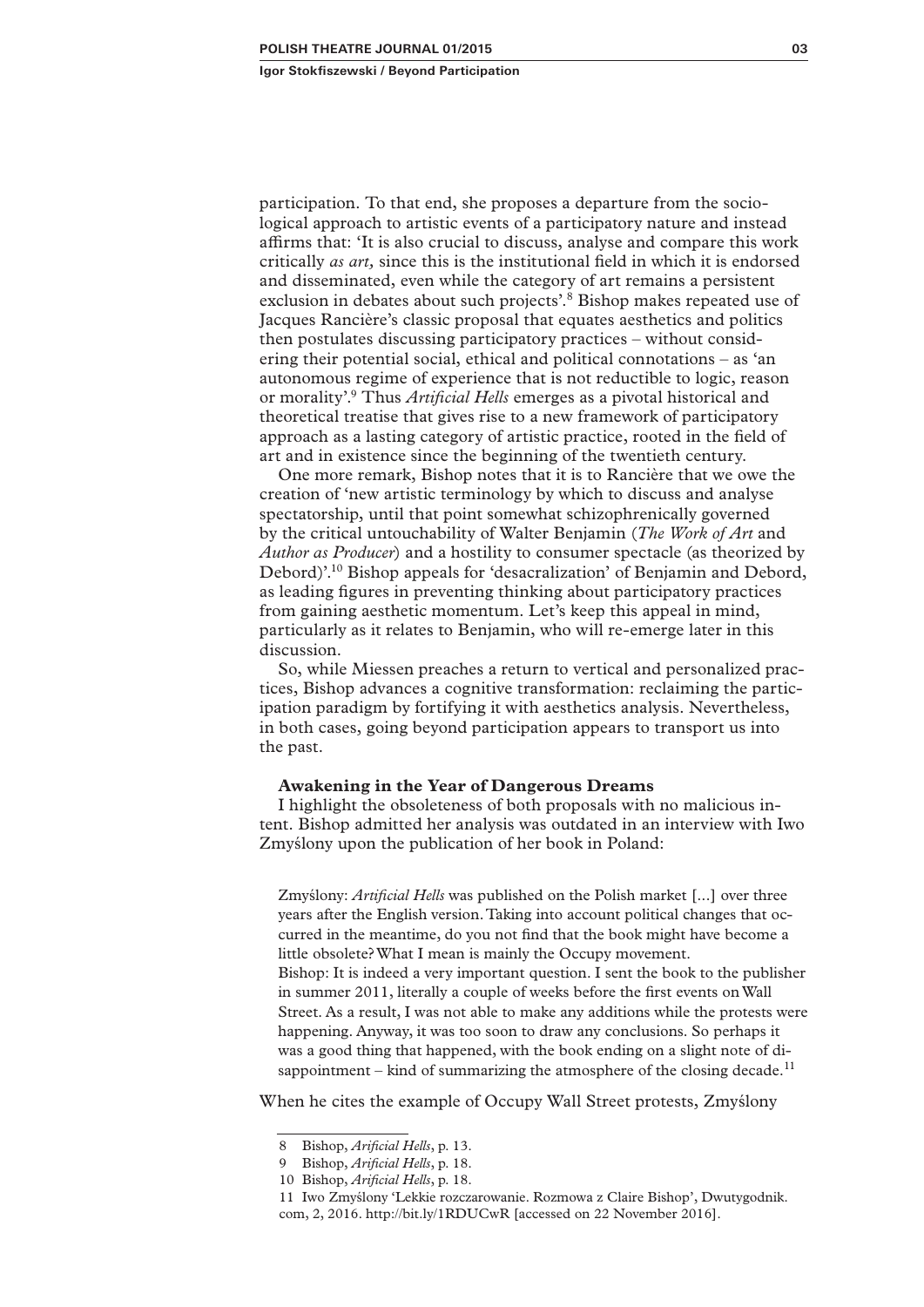takes a mental shortcut, actually referring to social protests that erupted around the world in 2011 and brought about major social and political changes in North Africa, the Middle East and the southern Europe. As described by Manuel Castells in Networks of Outrage and Hope, his book dedicated to social movements that emerged from collective protests in countries such as Spain, Greece, Italy and Portugal, their greatest achievement of was 'Reinventing democracy in practice'.12 They developed advanced and effective instruments of participation and collective decision-making that in some cases also translated into the transformation of public institutions. A prime example is in Spain, where the experiment of democratization of cities conducted by civic platforms took over ten urban centres, including Madrid and Barcelona, extending since local government elections in May 2012. I believe that the date of their publications was crucial for the reception of the two books (Miessen's in 2010, Bishop's in 2012). Both describe processes that occurred in the first decade of the twenty-first century and are expressions of the same 'slight disappointment' that led to social protests in 2011, the year described by Slavoj Žižek as 'the year of dreaming dangerously'.13

I should make one more remark for the characteristics of both positions to be complete. I consider the philosophical conflict between Chantal Mouffe and Antonio Negri largely representative of the antagonism between the centre of European thought, represented by Mouffe, and its periphery, represented by Negri. Similarly, Miessen and Bishop, preaching departure from participation, represent the core of Anglophone and Gramophone cultural centre in opposition to the periphery that practically and analytically (like Castells) stands in defence of the participation paradigm. Polish culture (including the mainstream of theatre culture which displays clear signs of growing fatigue with participation, which renders it an ideal field for analyses) appears to gravitate towards the cultural and social position of the centre, while any push towards a more participatory paradigm can only come from the periphery. I will return to this theme later in the discussion.

#### **Lesson of Teatro Valle Occupato**

Since impulses to work towards more participation are to be found on the periphery of social and socio-artistic experience from 2011 onwards, I shall attempt to present one of the most renowned yet controversial examples of culture intersecting with direct democracy: the three-year occupation of Teatro Valle in Rome by its employees, artists, cultural activists and social movements.14

Teatro Valle is the oldest active theatre in the capital of Italy. Located the city centre, it was built in 1726. Initially an opera stage, in the twentieth century it was adapted to serve as a public theatre. In 2011, it was decided that the theatre would be dissolved and the historic building sold. It was to be transformed into an exclusive restaurant. On 14 June 2011, the building was taken over by a several dozen people, members of

13 Slavoj Žižek, *The Year of Dreaming Dangerously* (London, New York: Verso, 2012).

<sup>12</sup> Manuel Castells, *Networks of Outrage and Hope: Social Movements in the Internet Age* (Cambridge, Malden: Polity Press, 2015), p. 255.

<sup>14</sup> On the occupation of Teatro Valle, see Igor Stokfiszewski, 'Teatro Valle – przyszłość jest dziś', *Krytyka Polityczna*, 29 Marh 2012. http://bit.ly/2dT24to [accessed on 22 November 2016].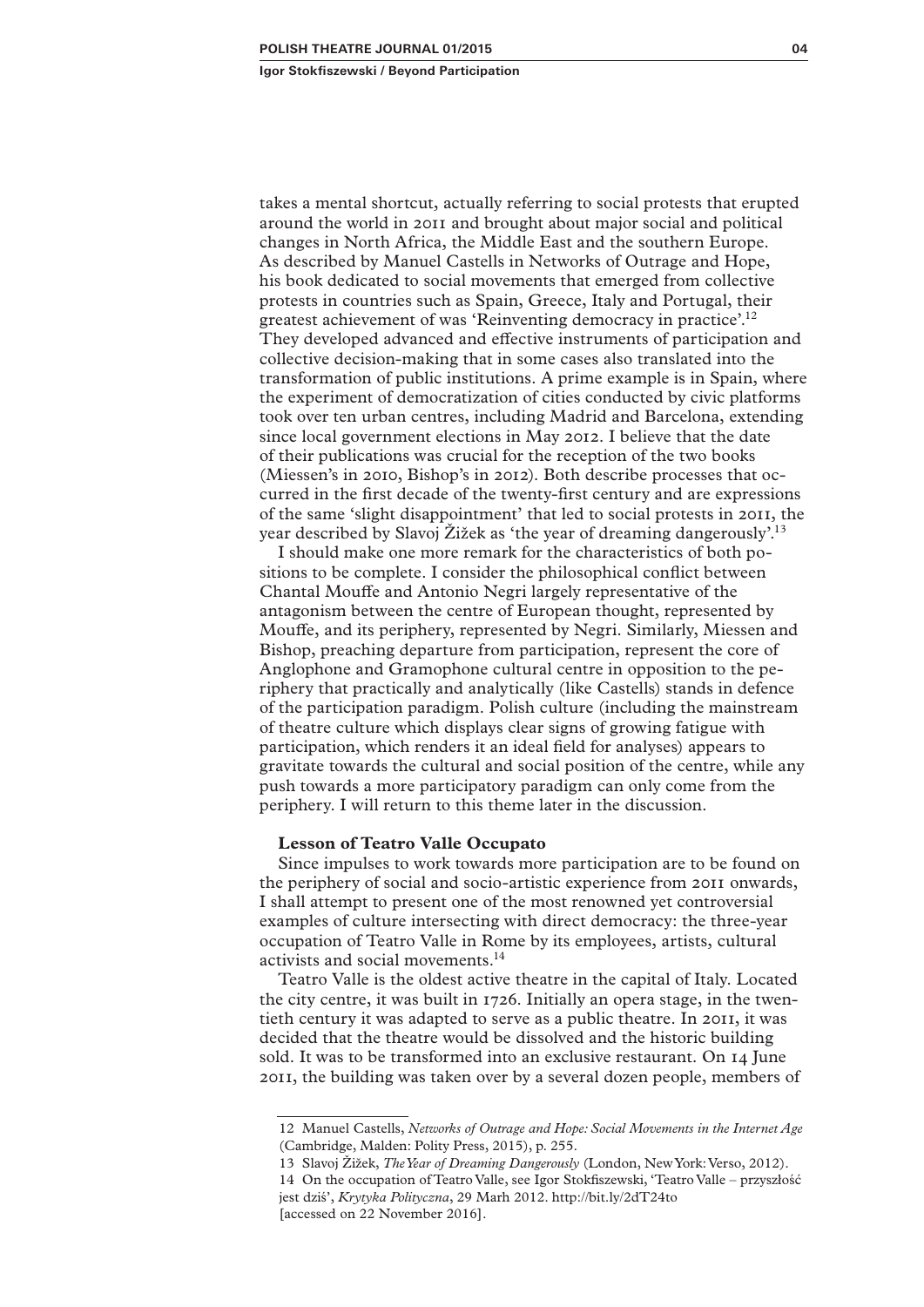the cultural community and social activists. They argued that culture is common good and, as such, belongs to everybody. Within a couple of hours, hundreds of Romans flocked to the building in Via de Teatro Valle. A meeting was held during which it was agreed that the theatre would become public property and be transformed into the Teatro Valle Occupato cultural centre. From that moment on (August 2014), the new public-benefit institution was managed by a collective divided into commissions, work groups and a general assembly that held the mandate to make final strategic, operational and programme decisions through a direct vote.

The example of Teatro Valle Occupato is viewed as proof that it is possible for a culture institution to operate along democratic principles. Interestingly, the organizational effort towards collective governance of the para-institution in this case did not translate into collective, participatory, empowering artistic practice – theatre practice – that would satisfy the democratic ambitions of the collective managing the centre. This fact causes the experiment to be criticised. In the end, the social energy that fuelled the initiative was exhausted and members of the collective, harassed by the police, decided to surrender the building. How can the flash of Teatro Valle Occupato be used to protect, preserve and strengthen the paradigm of participation in culture and through culture?

As Teatro Valle Occupato was conducting its main activities as a cultural centre operating on democratic principles and hosting a reach program of cultural, social and political events, the occupation of the building was being 'formalized'. (The word 'formalize' might appear awkward in this context, hence the quotation marks. The term is of English origin and has a specific linguistic attribution. I will elaborate on this later in the discussion.) Under the guidance of lawyers from the 'formalization' work group, the collective opted for founding a legal entity that would embed democratic-governance practices in existing legislative environment, and operate in a manner minimizing potential departures from the practices of direct democracy. Ugo Mattei, head of the legal work group describes the process and its results in *The Ecology of Law,* a book written with Fritjof Carpa:

[T]he occupants have organized themselves, within an alternative model of legality, as a 'commons foundation' that has been endowed with €250,000 in cash and art collected during the first two years of occupation. The commons foundation is functionally a trust in the interest of culture and of future generations, with a membership of about six thousand, a permanent assembly known as the commune (*la comune*), and a rotating steering committee. No majority vote is taken, but decisions require consensus to be reached, taking all the time necessary.<sup>15</sup>

The lasting legacy of the three-year operations of Teatro Valle Occupato is not artistic practice that would be of use to the participation cause, but a legal entity with its direct democratic procedures of managing a cultural institution as the common good, for the benefit of all and for future generations.

<sup>15</sup> Fritjof Carpa, Mattei Uggo, *The Ecology of Law: Toward a Legal System in Tune with Nature and Community* (Oakland: Berrett-Koehler, 2015), p. 157.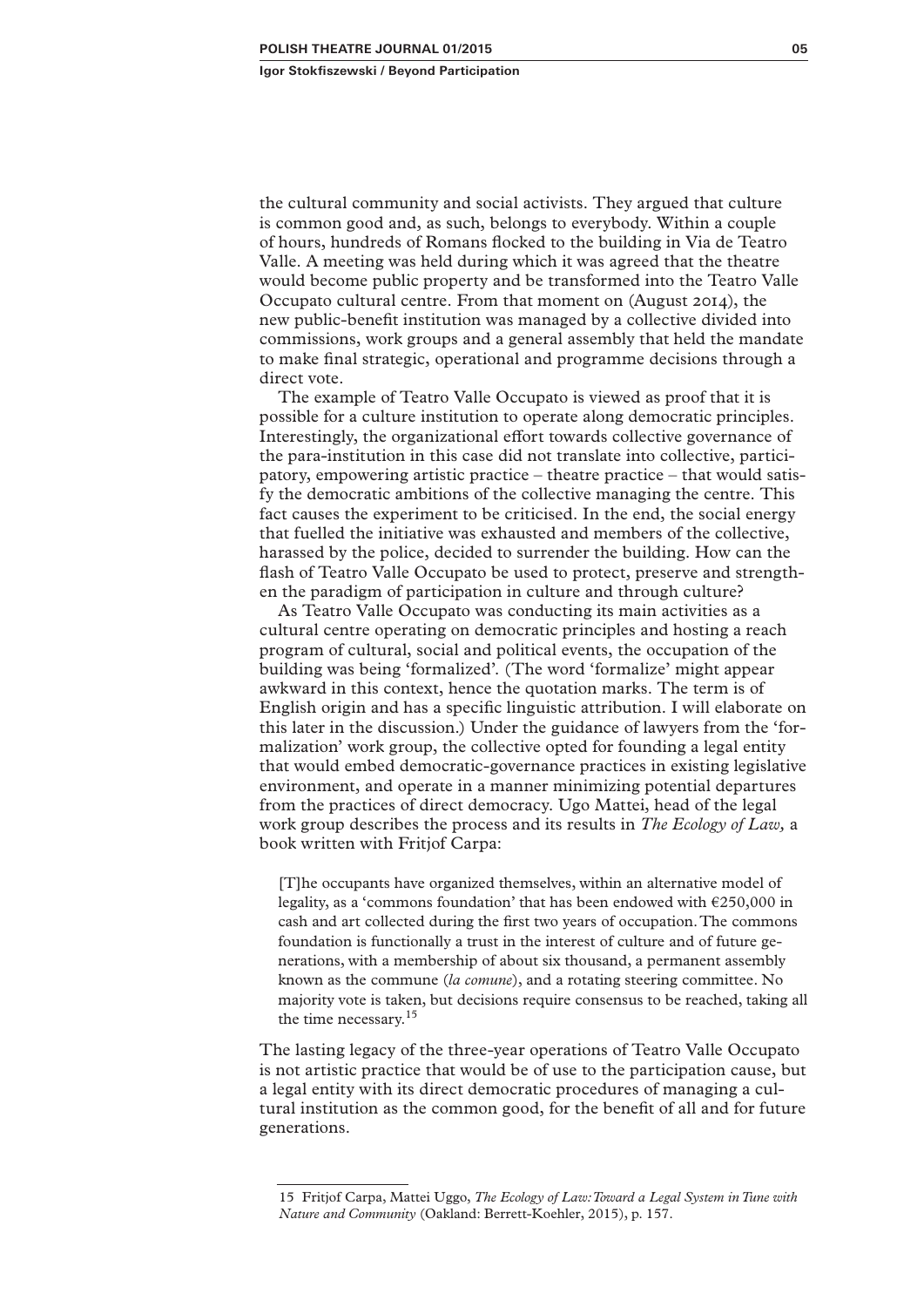Let's return briefly to Bishop's criticism of Walter Benjamin's diagnosis in Artificial Hells. Benjamin's essay 'The Author as Producer' criticised by Bishop, was written in 1934 and referred to the relationship between aesthetics and socio-political involvement of literature. Among its many themes, one particularly resonates with the example of Teatro Valle Occupato: Benjamin's claim, inspired by Brecht, stating that an artist aiming at exerting social influence can not 'supply the production apparatus without changing it'.16 The 'production apparatus' in question is that of art, its material, organizational and governance parameters. The prudence of the Teatro Valle Occupato collective striving to transform the foundations of artistic production sprang from their awareness of the fact that a key barrier to the development of collective, participatory and empowering artistic practices is the lack of a proper 'production apparatus' at their disposal. Transforming this was seen as the most urgent priority, and that intuition reached far beyond the developments in Teatro Valle Occupato. The 'production apparatus' of art is what captured the attention of Bishop, seeking the means to overcome the 'slight disappointment' expressed in *Artificial Hells*. Her next work, *Radical Museology* (2014),<sup>17</sup> analyses cultural institutions the author qualified as progressive: Van Abbemuseum in Eindhoven, Museo Reina Sofía in Madrid and MSUM in Lubljana.

The highest obstacle on the path to sustaining the paradigm of participation, strengthening participation, developing practices and instruments of empowerment and developing community bonds in culture and through culture is culture's 'production apparatus' that hasn't adapted to the participatory approach as a cultural practice. By 'production apparatus', I mean the artist whom Agata Siwiak would like to release from the obligation to 'give voice to society' then place once again in the position of the one who determines 'clear rules of engagement'. An artist endowed with the attributes of Mieissen's individual who 'accepts responsibility and risk, [has] the courage to turn these decisions into actions and push things forward' – all the more so when there are only idiots in the room. Thus, by 'production apparatus', I mean hierarchical structure in the teams realizing cultural events, for example, in the theatre domain where participation in collective work from a position other than that of a director is taking part in a 'great sham'18 (as the inflation of confidence in participation was presented by Kacper Pobłocki's Miessen preface, mentioned above), with the main creator's unquestioned position as supreme authority in the process of creation. This means hierarchy within organizations that operate in the field of culture and cultural institutions, bodies that are limited by the legal environment that prevents them from taking their practice beyond participation to collective decision-making, and forces them to react by forgoing participatory ambitions and returning to more vertical work constellations. Legal barriers also come from the economic environment that generates the necessity to join the exchange of material resources while failing to account for non-material ones, including agency, social bonds, cooperation skills

<sup>16</sup> Walter Benjamin, *The Author as Producer*, trans. Anna Bostock, (London, New York: Verso, 1998), p. 93.

<sup>17</sup> Claire Bishop, *Radical Museology: Or What's Contemporary in Museums of Contemporary Art?* (Köln: Walther König, 2014).

<sup>18</sup> Pobłocki, 'Prawo do odpowiedzialności', p. 70.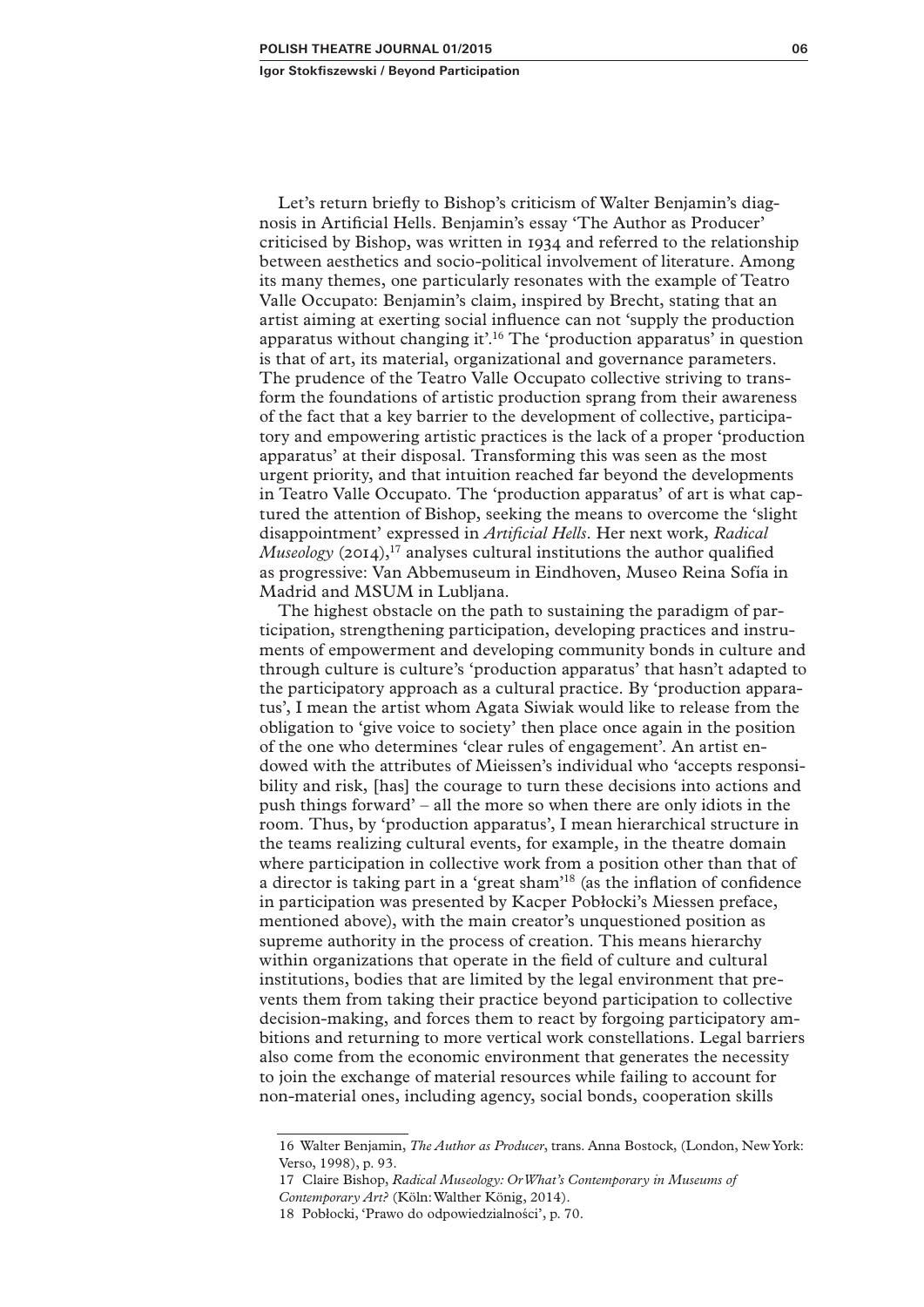and practices.

For a change to occur in the approach to participation, for the drive for participatory culture to be sustained, we need to make use of competencies developed under the paradigm of culture revolving around the category of participation to affect change in culture's 'production apparatus'. We need to fine-tune its material, structural and administrative parameters, build instruments for collective decision-making and lay the foundation for continued development of the participatory paradigm, then in a longer perspective, to practice this new culture of participation imbued with new competencies in a new production environment. Going beyond participation does not take us to vertical structures or aesthetics but to collective agency: self-government and self-determination, collective decision-making. How do we achieve it all?

## **From Participatory Art to Participatory Governance**

The topic of transforming the foundations for creating culture is not a new one in Poland. Particularly in recent years, it has become one of the main themes of discussions about culture. Proponents of a progressive vision of society usually adopt perspectives inspired by the diagnosis of Chantal Mouffe. They assume that the field of culture is an arena of dispute over values, crowded with adversaries, individual and collective, social movements, organizations and institutions. To achieve any emancipation, we need to gain discursive, cultural and institutional hegemony then use it for the common good. Hence a tendency adopt an institution-oriented approach, placing cultural institutions in the centre of the dispute and concentrating on the question of whether public cultural institutions, hierarchical and non-participatory as they are, are capable of having a positive impact on participation. While I consider these questions very important and take part in such discussions, I believe that it is not cultural institutions that will drive progress for the participatory paradigm. The change of 'production apparatus' will occur in the autonomous social arena, independent of public institutions and market mechanisms, through the creation of common good in a process of self-production of differentiated multiplicity that is participatory and democratic throughout. What does this mean in practice?

The term 'formalisation process' comes from the text 'Participatory Art as a Vector of Innovative Governance: Reflexivity at the Heart of the Formalisation Process' by Sam Khebizi and Phillippe Eynaud.19 The authors report on a participant-observation study that followed the transformation of the arts association Les Têtes de l'Art, created in 1996 in Marseille. Khebizi is a French artist of Algerian origin who specializes in participatory projects involving local communities, notably emigrant ones. He is also a founder and long-term director of Les Têtes de l'Art. At one point, the organisation faced a barrier to developing participatory instruments similar to the ones discussed above. Its 'production apparatus' was anachronistic and ill suited to artistic practices developed by artists and communities working with Les Têtes de l'Art. The

<sup>19</sup> Philippe Eynaud, Sam Khebizi, 'Participatory Art as a Vector of Innovative Governance: Reflexivity at the Heart of the Formalisation Process', in *Build the City: Perspectives on Commons and Culture*, eds. Charles Beckett, Lore Gablier, et al, (Amsterdam, Warsaw: The European Cultural Foundation, Krytyka Polityczna, 2015), pp. 279–294.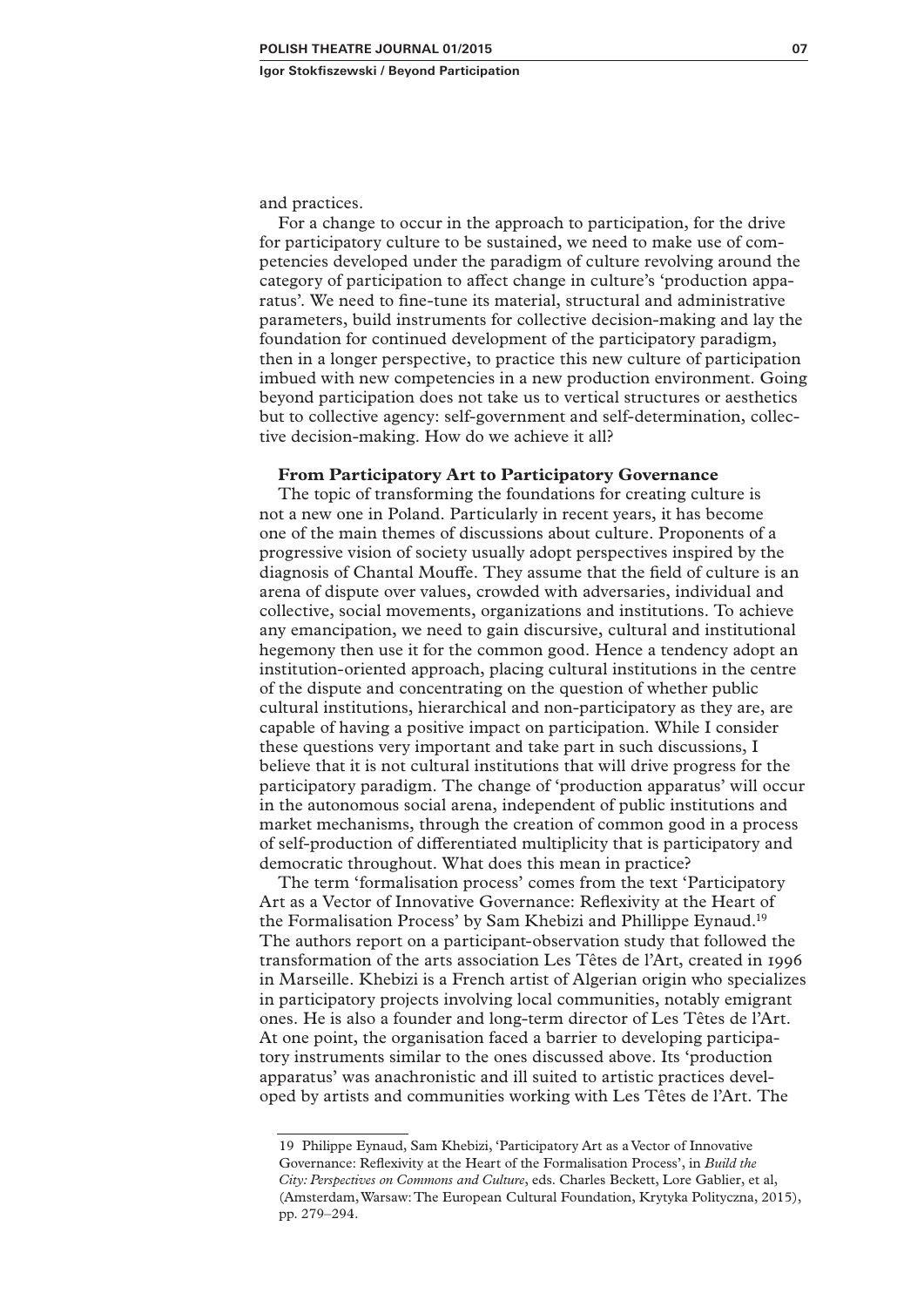organisation's collective formula, with a formally strong management board, was compromised by a tendency to pass all power to the hands of the founder and his family (his wife was acting president at the time). The organisation lost its ability to work with communities in participatory and collective cultural initiatives. It was decided that an overhaul of governance practices was needed. After all, as Khebizi writes, 'Our social purpose was participatory art. How could we move forward without a participatory governance?'<sup>20</sup>

Phillippe Eynaud is a lecturer at the Sorbonne, renown for his skill at presenting various economic perspectives. His principal focus is relations between forms of governance and quality of democracy. He is author and co-author of publications including Civil Society, the Third Sector and Social Enterprise: Governance and Democracy.21 Eynaud decided to accompany Les Têtes de l'Art through the transformation process as a researcher and advisor. The transformation lasted from 2008 to 2013, resulting in Les Têtes de l'Art assuming the form of an association operating on the cooperative model. Its general assembly (over a hundred and twenty members) was divided into specialised committees, the board of directors was augmented by collective bodies of artists cooperating with the organisation, donors and recipients (members of local communities) and permanent employees and collaborators employed by the organisation. The outcome of the reform was the development of deliberative competencies and management skills that allowed the formulation of a new proposal of artistic practice. In 2015, Les Têtes de l'Art launched the programme Place à l'Art, based on the methodology of prototyping small-scale urban architecture in collaboration with its intended users. Les Têtes de l'Art people joined the 'production apparatus' of participatory culture, transforming it into a participatory-production apparatus. This gave them new competencies in participatory decision-making, which in turn led to the restitution of participatory cultural practice, enhancing techniques geared towards empowerment and community-building founded on the independence of recipients who become final decision-makers on the direction, shape and course of their artistic practice. This is the recipe for going 'beyond participation'. Quoting this article's title at this point is not accidental. Indeed, it was inspired by the experiences of Les Têtes de l'Art. The phrase 'go beyond participation' has been the motto of Marseille artists since the organisation embarked on their structural reform.

To elevate and expand the meaning of participation, it's necessary to for it to include decision-making practices. As sociologist Mikołaj Lewicki has observed:

Participatory quality of culture is minimal, if it is understood in a way that people who are recipients of an action or, in a broad sense, local communities, should have a say in the formulation of the message, in the creative process or in defining the function of institutions that operate on their behalf, for example. Regardless of whether it is a municipal culture centre or a theatre, participation practically does not exist.<sup>22</sup>

21 *Civil Society, the Third Sector and Social Enterprise: Governance and Democracy*, eds. Jean-Louis Laville, Dennis Young, Phillipe Eynaud (London: Routledge, 2015). 22 Agata Adamiecka-Sitek, Elżbieta Depta, et al, 'Between Encounter and Change of

<sup>20</sup> Eynaud and Khebizi, 'Participatory Art', p. 284.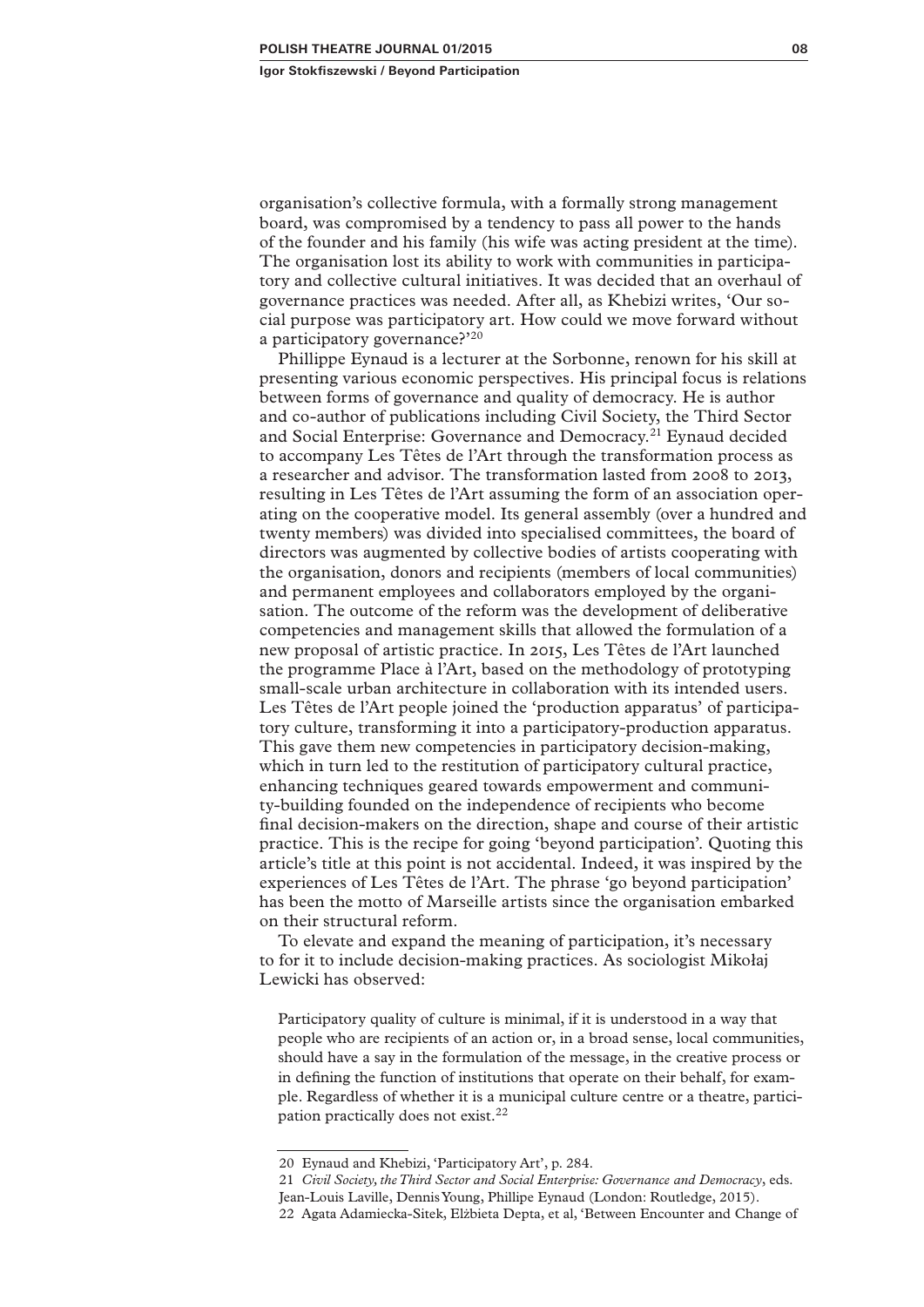Participatory decision-making practices can be developed through the transformation of culture's 'production apparatus', through measures towards collective governance of the organisational and material foundations of working in culture and through culture. Participatory art, as remarked by Khebizi and Eynaud, is a domain we can turn to for models for developing participatory governance skills. There is a link between the experience of participatory art and building organisations in which all members take part in decision-making. I am therefore convinced that, rather than in gaining discursive, cultural and institutional hegemony, the essence of emancipatory practice lies in building organisations for the common good by autonomous entities, independent of the public vs. private divide, in the social sphere, on the periphery of the grand forces of state and capital. Such organisations – participatory 'production apparatuses' of participatory art ̶ shall become a strong foundation for developing further participatory cultural practices whose recipients will have a say in formulating the message and the creative process, and in determining their functions.

I also believe this work should run parallel to an accompanying 'formalisation process'. Let me use the example of Les Têtes de l'Art to explain this category. I understand 'formalisation process' as 'collective creation of law'. The Marseille organisation's reform, much like the emergence of direct-democracy practices at Teatro Valle Occupato, involved a contract, observed by all participants of the transformation process, that regulated the association's democratic structure. It was reflected in the organisation's new charter, very similar to that of the Rome arts foundation. Like the occupants of the theatre, the founders of Les Têtes de l'Art were not legally required to make any formal changes to reach their collective-governance objectives. They did so, I believe, because they wanted relations between collective members to be clearly defined, specified and legalised through collective-governance practices. I believe that this approach should be a model to all who create organisations for the common good. I also think that it's a barrier that might prove insurmountable for numerous public cultural institutions. The laws they need to comply with are owned by the state, while we're the owners of the law that we will accept as binding.

Before recapitulating, I need to make a methodological note. Polish readers might assume that the examples of Teatro Valle Occupato and Les Têtes de l'Art are too distant from our local context, making conclusions drawn from the analyses of these examples inapplicable to the Polish, Central and Eastern European contexts. This couldn't be further from the truth. I carefully chose examples directly relevant to our circumstances. Representatives of Teatro Valle Occupato made two visits to Poland and cooperated with Polish culture activists. In 2012, they worked in Lublin and their efforts contributed to the founding of the Autonomiczne Centrum Społeczne Cicha4 centre that operated for a year as a democratic para-institution in a building in the city centre. In 2013, they visited Warsaw, invited by the Institute of Advanced Study. They met with employees of the Centre for Contemporary Art at Ujazdowski Castle, who were struggling to democratize that institution. Les Têtes de l'Art have continued cultural and intellectual cooperation

Reality, between Participation and Emancipation: In Conversation about Challenges Facing Social Theatre' *Polish Theatre Journal* 2, 2016.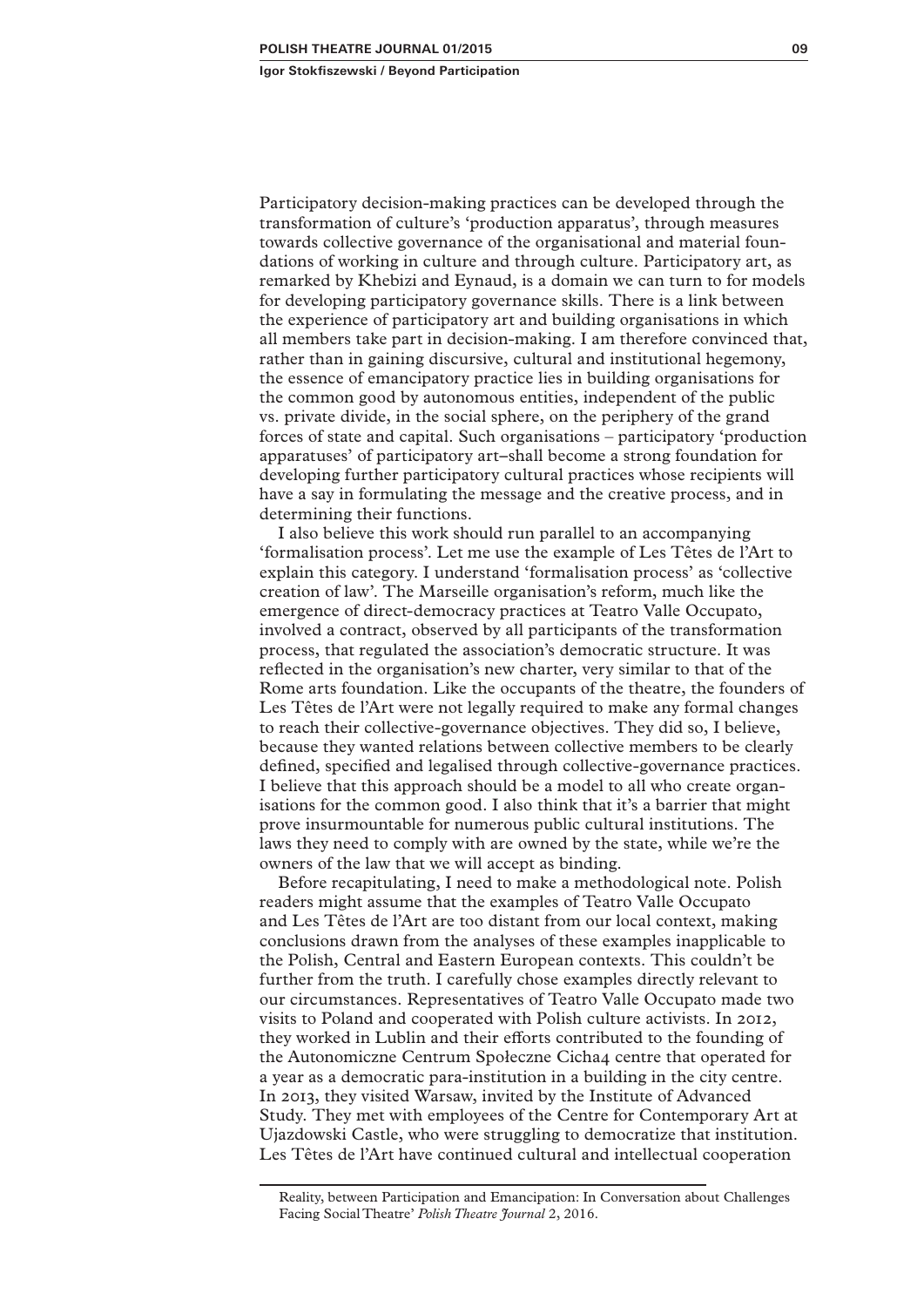and exchange with the circles of the journal and publishing house *Krytyka Polityczna* [*Political Critique*] and the organisation's creators and activists, such as Ugo Mattei, have kept in touch with the Polish local scene. The examples discussed here are indeed translatable to the Polish and, more broadly, a Central European context, and they live in our specific disputes and struggles towards culture grounded in participation.

#### **On the Periphery of Culture**

To conclude, I'd like to return to Polish culture. In her essay 'O polityczności teatru' ['On the Political Aspect of Theatre'], researcher and theatre critic Krystyna Duniec expresses her doubts about the political effectiveness of participatory activities. She thus joins the chorus of voices speaking about the crisis of the participation paradigm:

Question: Are participatory theatre performances political? By focusing on the aesthetic rather than political nature of these undertakings, Bojana Kunst labels them failing political practices in which artists replace the political sphere with participation, which is to recompense for the hardship of operating in the public space and help them feel good about fulfilling their mission and forming strategies other than gallery-oriented presentation.<sup>23</sup>

Duniec's essay appears to be biased, since when discussing participatory practices, she offers only examples of theatre-makers who, if I may say so, 'transitioned to participation' from traditional stage practice. These are playwright Jolanta Janiczak and directors Wiktor Rubin, Jan Klata and Michał Borczuch. Meanwhile, the most impressive achievements in the realm of participatory practices have appeared on the periphery of mainstream culture, including theatre culture. While I wouldn't want to detract from the efforts of the artists listed by Duniec, I do believe that the political value of 'participatory theatre' should be assessed on the basis of experiences of people who have worked with communities, gained experience in communal theatre, cultural animation, rehabilitation, therapy through art and, last but not least, theatre education. Strengthening the paradigm of participation is also more likely to be shouldered by representatives of the above domains, rather than those of leading Polish theatre directors or mainstream representatives in other artistic fields. We can only hope that art criticism will expand its perceptive horizons with phenomena from outside the institutional mainstream and its surroundings. Only then will critics and commentators have the chance to resist and shake off that reflex to withdraw from participatory ambitions. There is art beyond participation. Art that's even more participatory.

Translated by Małgorzata Żerel

The text was commissioned by the Zbigniew Raszewski Theatre Institute and delivered at the conference 'Pedagogy of Theatre. Directions, Reflections, Perspectives', which took place on 5-6 November 2016 in Warsaw.

<sup>23</sup> Krystyna Duniec, 'O polityczności teatru', Dwutygodnik.com, Jan. 2015. http://bit.ly/2ebAmXy [accessed on 22 November 2016].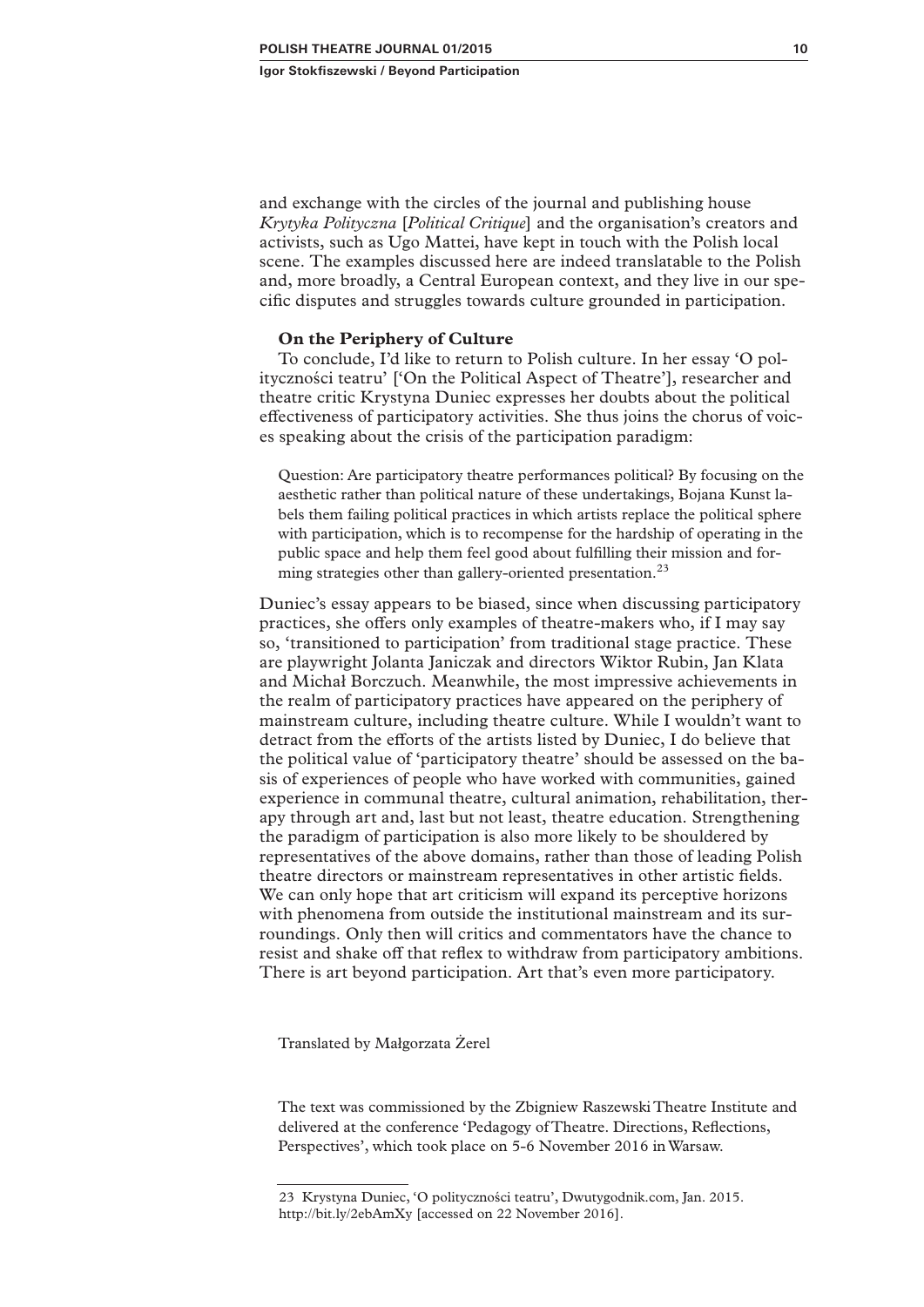Translation into English was commissioned by the Institute of Advanced Study in Warsaw run by Krytyka Polityczna.

Copyright © 2016

By Stanisław Brzozowski Association and the Translator

### Bibliography

Adamiecka-Sitek Agata, Depta Elżbieta, et al, 'Between Encounter and Change of Reality, between Participation and Emancipation: In Conversation about Challenges Facing Social Theatre', Polish Theatre Journal 2, 2016.

Benjamin, Walter, The Author as Producer, trans. Anna Bostock, (London, New York: Verso, 1998)

Bishop, Claire, Artificial Hells: Participatory Art and the Politics of Spectatorship (London, New York: Verso, 2012)

Bishop, Claire, Radical Museology: Or What's Contemporary in Museums of Contemporary Art? (Köln: Walther König, 2014)

Carpa, Fritjof, Uggo, Mattei, The Ecology of Law: Toward a Legal System in Tune with Nature and Community (Oakland: Berrett-Koehler, 2015)

Castells, Manuel, Networks of Outrage and Hope: Social Movements in the Internet Age (Cambridge, Malden: Polity Press, 2015)

Duniec, Krystyna, 'O polityczności teatru', Dwutygodnik.com, Jan. 2015. http://bit.ly/2ebAmXy [accessed on 22 November 2016]

Eynaud, Philippe, Khebizi, Sam, 'Participatory Art as a Vector of Innovative Governance: Reflexivity at the Heart of the Formalisation Process', in Build the City: Perspectives on Commons and Culture, eds. Charles Beckett, Lore Gablier, et al, (Amsterdam, Warsaw: The European Cultural Foundation, Krytyka Polityczna, 2015)

Laville, Jean-Louis, Young, Dennis, Eynaud, Phillipe (eds.), *Civil Society, the Third Sector and Social Enterprise: Governance and Democracy*, (London: Routledge, 2015)

Miessen, Markus, *Nightmare of Participation* (*Crossbench Praxis as a Mode of Criticality*), (New York, Berlin: Sternberg Press, 2010).

Stokfiszewski, Igor, 'Teatro Valle – przyszłość jest dziś', *Krytyka Polityczna*, 29 Marh 2012. http://bit.ly/2dT24to [accessed on 22 November 2016]

Zmyślony, Iwo, 'Lekkie rozczarowanie. Rozmowa z Claire Bishop', Dwutygodnik.com, 2, 2016. http://bit.ly/1RDUCwR [accessed on 22 November 2016]

Žižek, Slavoj, *The Year of Dreaming Dangerously* (London, New York: Verso, 2012)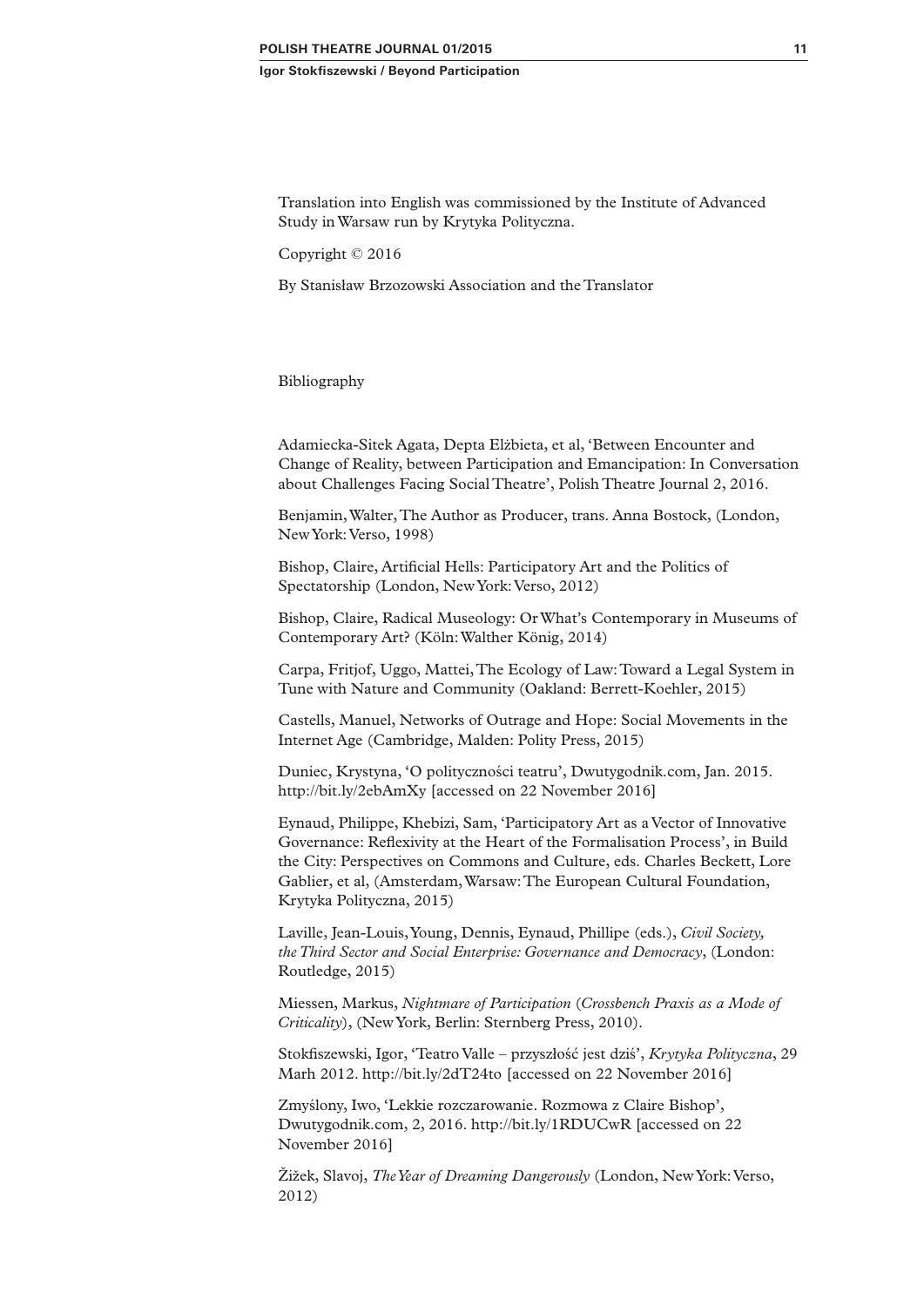Abstract

#### **Igor Stokfiszewski**

Beyond Participation

The text begins with an observation that in the area of theatre and performing arts there can be witnessed a retreat from participatory practices, a weariness of participation, and even a negation of participatory attitudes. The author attempts to defend the 'participation paradigm' and argues that the deepening of participatory practices can only take place through a transformation of the 'production apparatus' of culture, that is, through stepping beyond participation towards collective governance of cultural organizations by artists and communities. By analysing the case of the Italian Teatro Valle Occupato and the French Les Têtes de l'Art the author shows how collective governance of cultural organizations contributes to a deepening of participatory art practices. The author argues with or draws support from such figures as Claire Bishop, Markus Miessen, Chantal Mouffe, Antonio Negri, Walter Benjamin and Ugo Mattei.